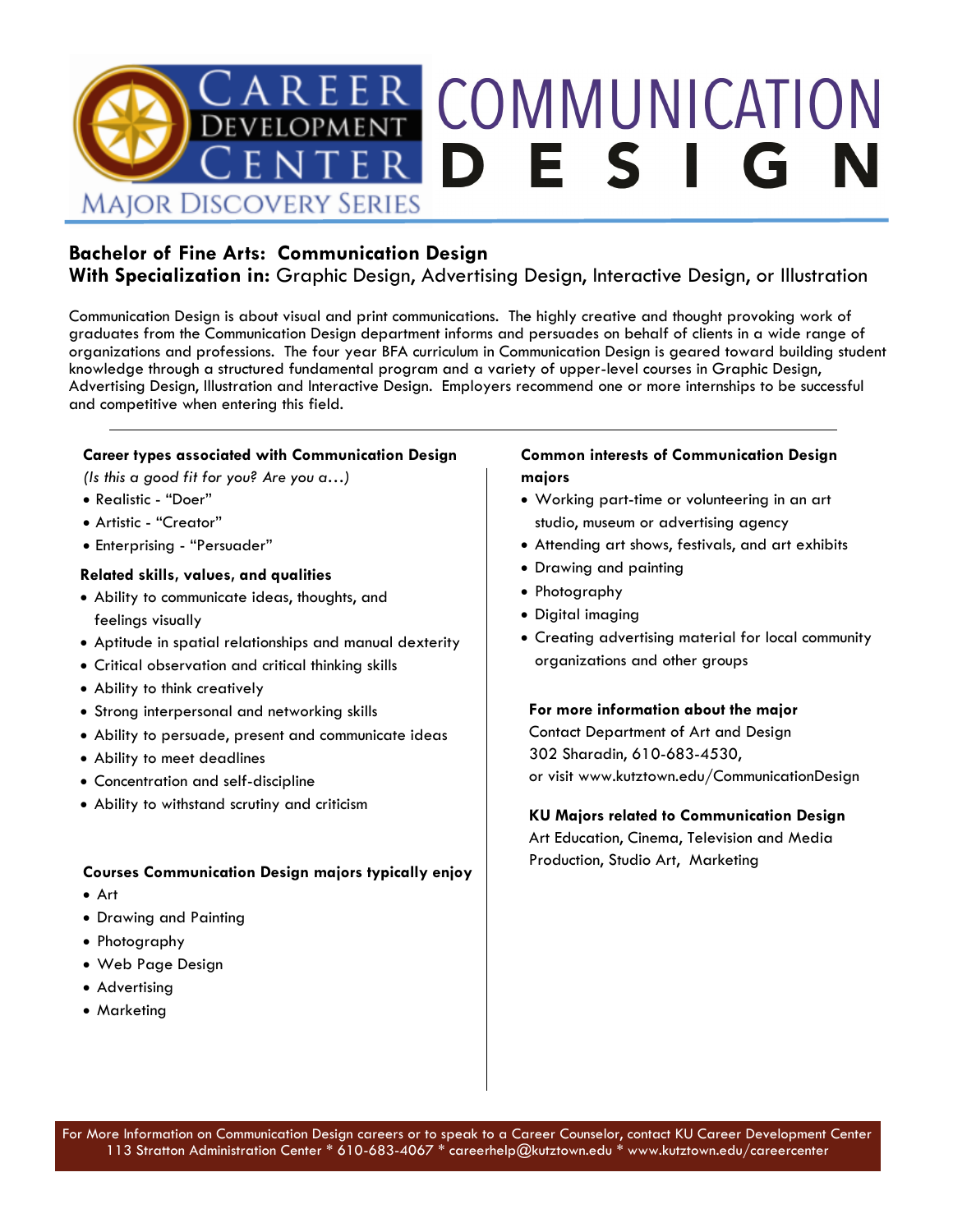## **FOUR STEPS TO SUCCESS**

EXPLORE >  $DIS$ 

# $2^{ND}$

YEAR

## 1<sup>ST</sup> YEAR

- Enroll in the Career Exploration Certificate.
- Attend info sessions to learn about career development and personal branding.
- Take a career assessment to identify and confirm interests.
- Get involved in campus clubs and organizations.
- Develop basic workplace skills through jobs or volunteer work.
- Talk with professors, family, and friends about career ideas.
- Conduct informational interviews with professionals working in fields of interest.
- Develop a relationship with your professors and faculty advisor.

#### • Meet with CDC career coach.

- Attend info sessions to learn about resume writing, and externships.
- Confirm your choice of major and consider options for double major or minor.
- Research careers of interest.
- Complete a job shadowing (externship) experience.
- Seek meaningful employment or volunteer work in a field related to your major.
- Explore options for undergraduate research and study abroad.
- Write a resume and have it reviewed by the CDC.
- Manage your online presence.

#### $3<sup>RD</sup>$ YEAR

- Enroll in the Career Success Certificate.
- Complete an internship and/ or undergraduate research.
- Attend info sessions about internships, interviewing, job search strategies, and grad school.
- Build a LinkedIn profile and continue to monitor your online presence.
- Complete a mock interview.
- Build skills through research projects, part-time employment, and volunteer work.
- Participate in employer panels, site visits & networking events.
- Attend internship & job fairs.
- Take on a leadership role in a student organization or work.
- Consider graduate school options and prepare for admissions tests.

## 4TH YEAR

- Attend your Senior Kick-off session and other info sessions to prepare for job search/grad school.
- Update your resume and LinkedIn profile.
- Create cover letter drafts.
- Gain experience through internships and/or undergraduate research.
- Secure references for job/ grad school applications.
- Create your "30 second" commercial/elevator pitch.
- Meet with CDC to develop job search strategies.
- Research employers.
- Network with professionals through events and social media.
- Join a professional organization in your discipline.
- Attend the senior etiquette luncheon or dinner.
- Participate in job fairs and on-campus interviewing.

#### **Sample Career Titles**

Communication Design majors can be found working in a wide variety of career fields. Here are just some career titles that may be of interest. Please note that some jobs may require further education and training.

To learn more about these careers, visit http://online.onetcenter.org or www.bls.gov/oco.

- Advertising Artist
- Aerial Photographer
- Animator
- Art Administrator
- Art Consultant
- Art Director
- Art Educator
- Artist's Agent
- CD/Record Cover Designer
- Créative Director
- Designer
- Display Designer
- Freelance Designer • Freelance Illustrator
- 
- Fashion Artist/Designer
- Gallery Owner
- Graphic Arts Technician
- Greeting Card Artist
- **Illustrator**
- Label Designer
- Landscape Architect
- Magazine Designer/Illustrator
- Motion Picture Artist
- Motion Picture Scenic Designer • Municipal Graphic Designer
- Newspaper Layout Artist
- Photographer
- Product Designer/Illustrator
- Set Designer/Illustrator
- Web Designer

EXPERIENCE IMPLEMENT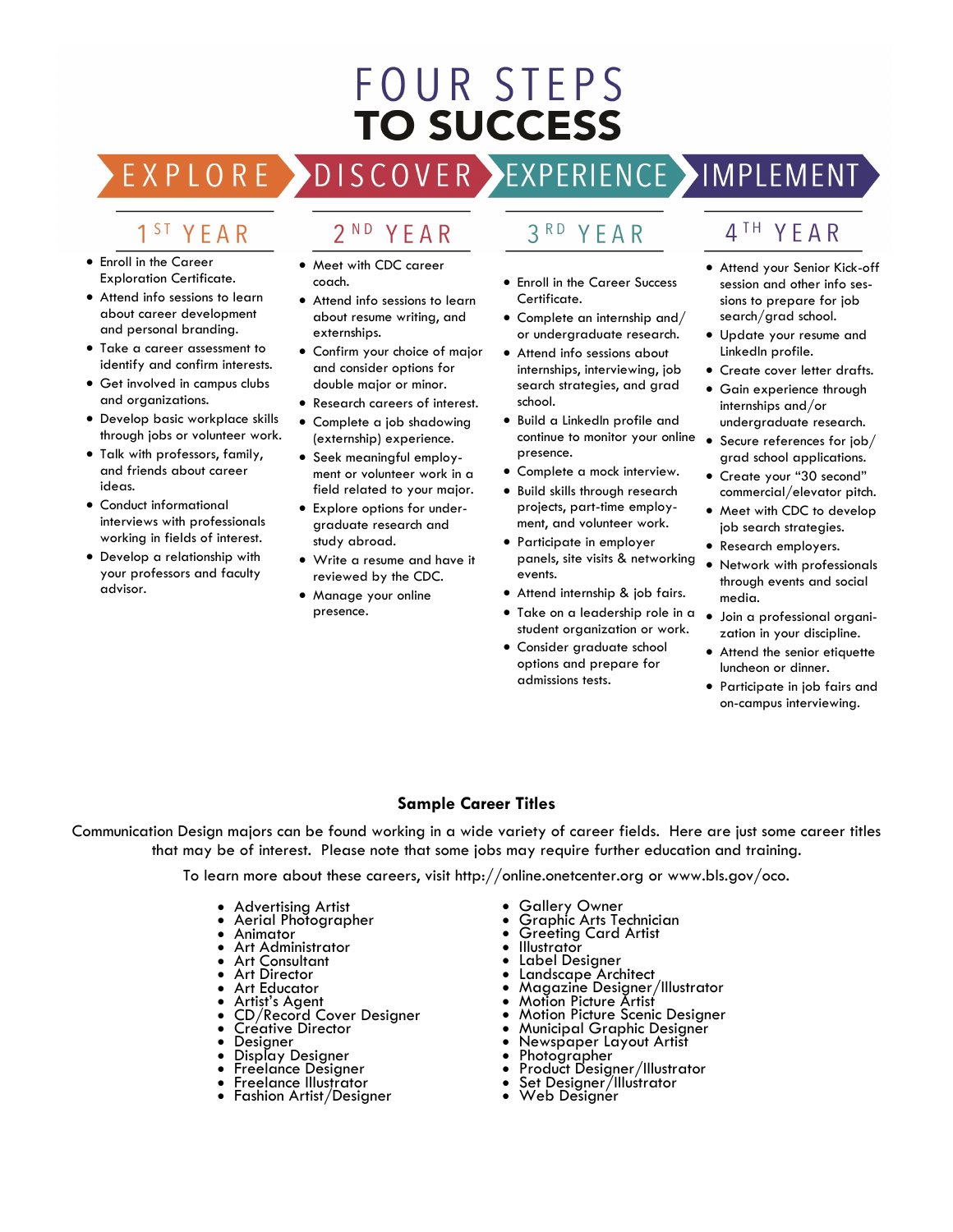#### **Common Internship Sites and Employers**

Communication Design majors often find internships and employment in the following industries.

- Photo Studios
- Art Studios
- Advertising Agencies
- Webpage Companies
- Graphic Design Studios
- Motion Picture Studios
- Schools/Camps
- Interior Design Firms
- Media Production Companies
- Community Arts Organizations
- Magazines/Newspapers
- Photo Agencies & Studios
- Publishing Firms

handshake

Handshake is the primary online resource for preparing and connecting students and alumni with employers. **www.kutztown.edu/handshake**

#### **Useful Websites for Communication Design Majors**

Whether you are researching related career fields, applying for internships or jobs, or planning to join a professional association, these websites are for you!

#### **Industry/Employment Information**

National Endowment for the Arts www.arts.gov

NY Foundation for the Arts www.nyfa.org

ResArtis www.resartis.org

Art Deadline http://artdeadline.com

Graphic Arts & Printing Career Guide www.khake.com/page27.html

Recognition in Advertising www.oneclub.org

#### **Job/Internship Search Boards**

Working Not Working https://workingnotworking.com

Greater Phila Cultural Alliance www.philaculture.org/jobbank

Internships www.Internships.com

Aquent Talent Agency www.aquent.com

Communication Arts www.creativehotlist.com

LinkedIn Jobs www.linkedin.com/jobs

#### **Professional Associations**

College Art Association www.collegeart.org

Southern Graphics Council http://sgcinternational.org

Nat'l Assoc. of Independent Artists http://naia-artists.org

Society of American Graphic Artists www.sagaprints.com

American Association of Advertising Agen-cies www.aaaa.org

American Institute of Graphic Arts www.aiga.org

#### **Related Area Employers**

**ArtsQuest** Crayola DaBrian Marketing Group Gretna Theatre Hershey Company L&H Companies Larson Design Group Listrak Liquid Interactive QVC Sorrelli Jewelry Suzy Rae Design